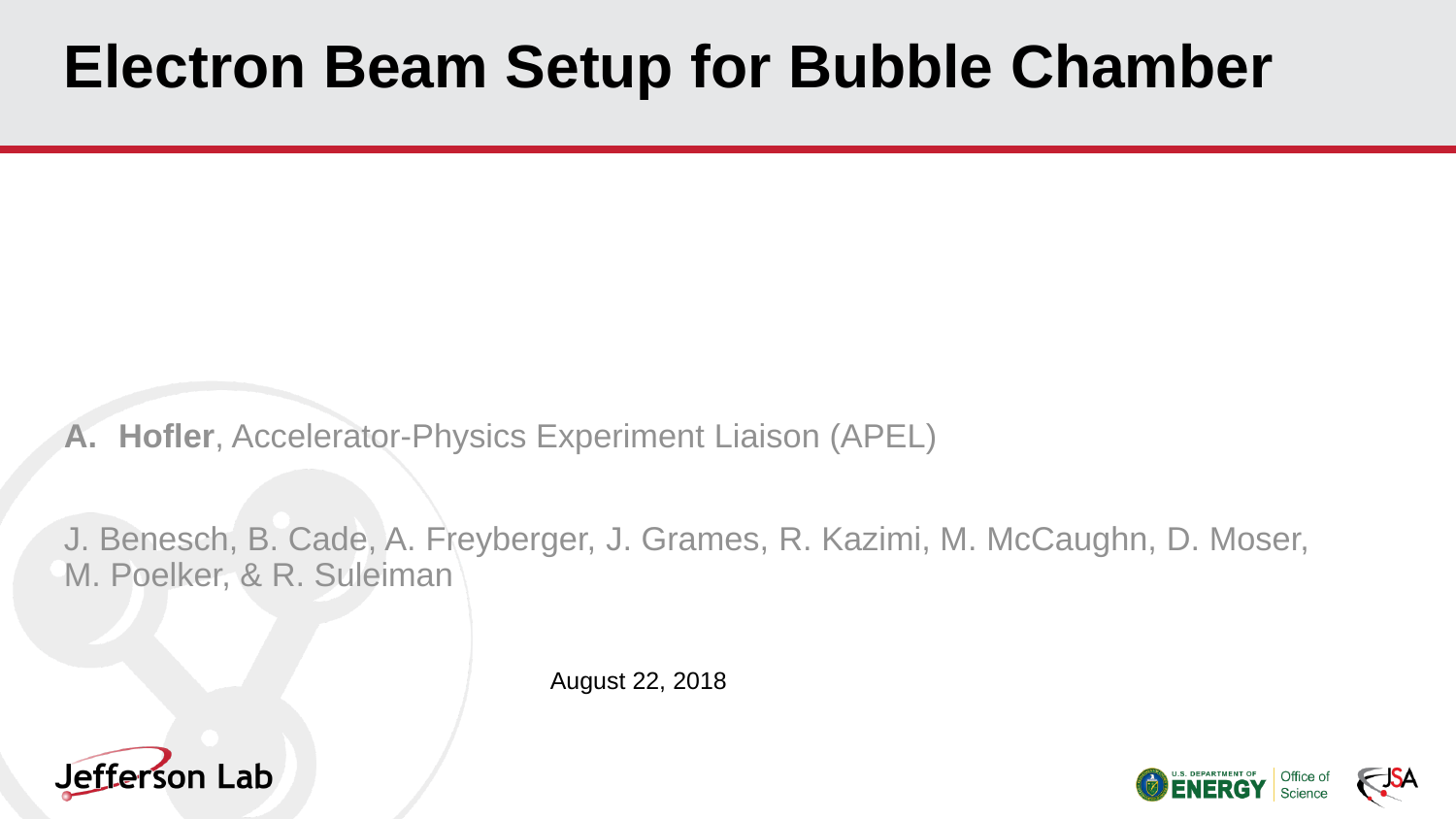### **Improvements since 2015 Engineering Run**

- **Dipole** 
	- -More accurate dipole field map [1,2]
	- -Dipole current readback resolution
		- Readback with Digital Multimeter (Keithley 2000)
		- Higher resolution (1 mA) than trim card readback (5 mA)
	- -Hall probe in dipole
		- Measure field in dipole
		- Digital Teslameter (Group3 Technology DTM-151)
		- MPT-231 Hall probe (Group3 Technology MPT-231)
	- -Stray magnetic field shielding in 5D line [3]
- Beam diagnostics
	- -Wire scanner beam profile monitor (harp) in 5D line
		- Measure beam size upstream of radiator
- Procedures for Operations [4]
	- -Set energy
		- Use dipole Hall probe readback to set momentum delta and reproduce setting
	- -Measure energy
	- -Measure energy spread with harp in 2D line
	- -Set optics to produce requested spot size on radiator
		- Quadrupole scan technique
		- Wire scanner beam profile monitors (harps) in straight ahead and 2D lines
- [1] R. Sulieman, BTeam presentation, 2016
- [2] J. Benesch, JLAB-TN-017, 2015
- [3] R. Sulieman, e-log 3392568, 2016
- [4] Bubble Chamber wiki (http://wiki.jlab.org/ciswiki/index.php/Bubble\_Chamber)

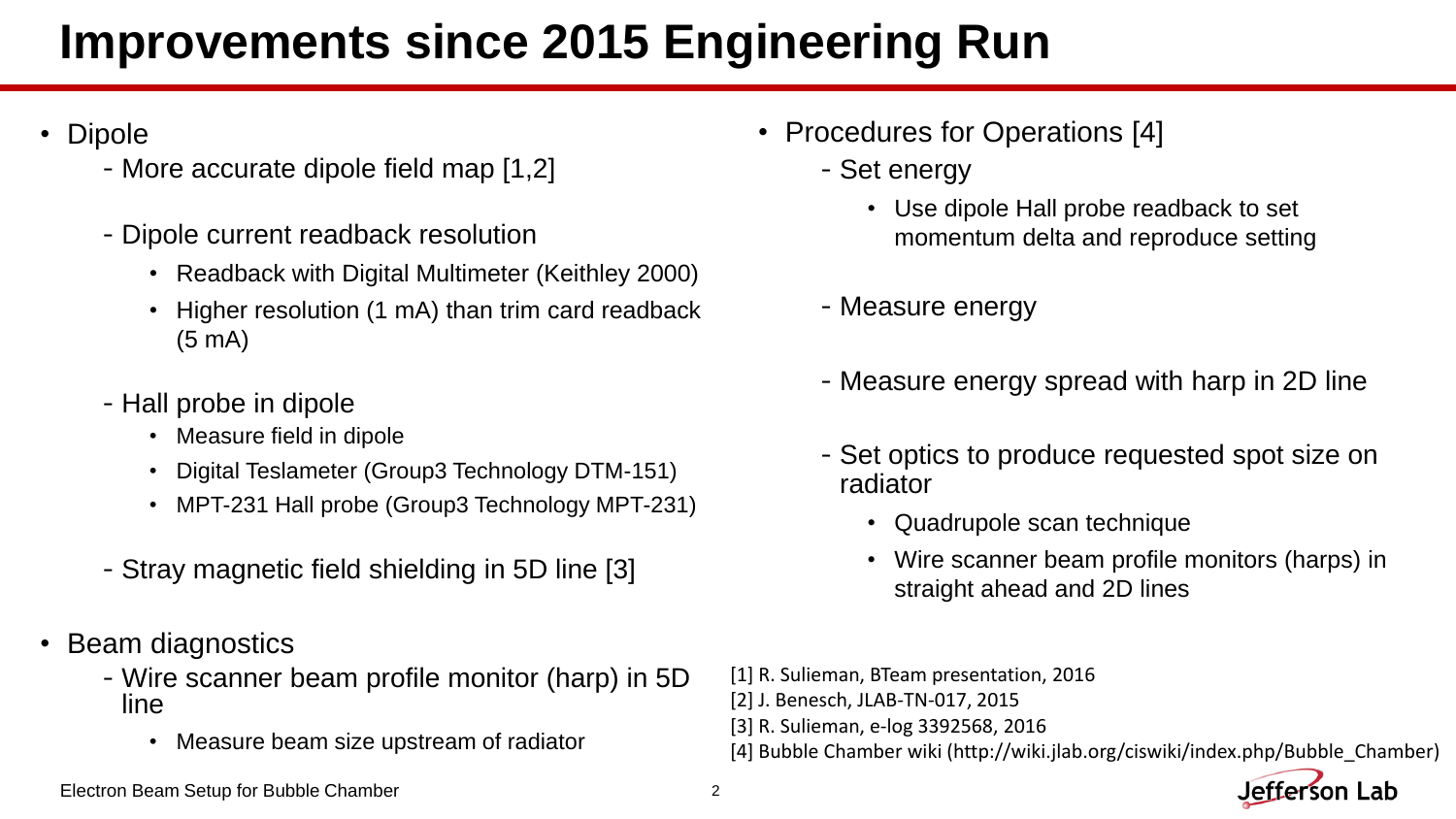## **Energy Measurement**



BPM=Beam Position Monitor

#### **Procedure:**

- **1. A priori, center beam in quadrupole closest to BPM and note positions (except 2D—no quads).**
- **2. Turn OFF and cycle all unnecessary magnets around hysteresis loop.**
- **3. Degauss dipole.**
- **4. Establish straight ahead orbit with restricted corrector magnet set.**
- **5. Adjust dipole setting (and cycle) for zero orbit in each dump BPM.**

**For fixed incoming momentum, p = p2D = p5D,**  $\alpha_{2D}$  $\alpha$ <sub>5D</sub> = −30° 25° = **B2D**ℓ**arc2D B5D**ℓ**arc5D Fits of dipole settings give p and errors in angle and field.**

#### **Note dipole setpoint**

**< 0 for beam in 2D line**

**> 0 for beam in 5D line**



Electron Beam Setup for Bubble Chamber 3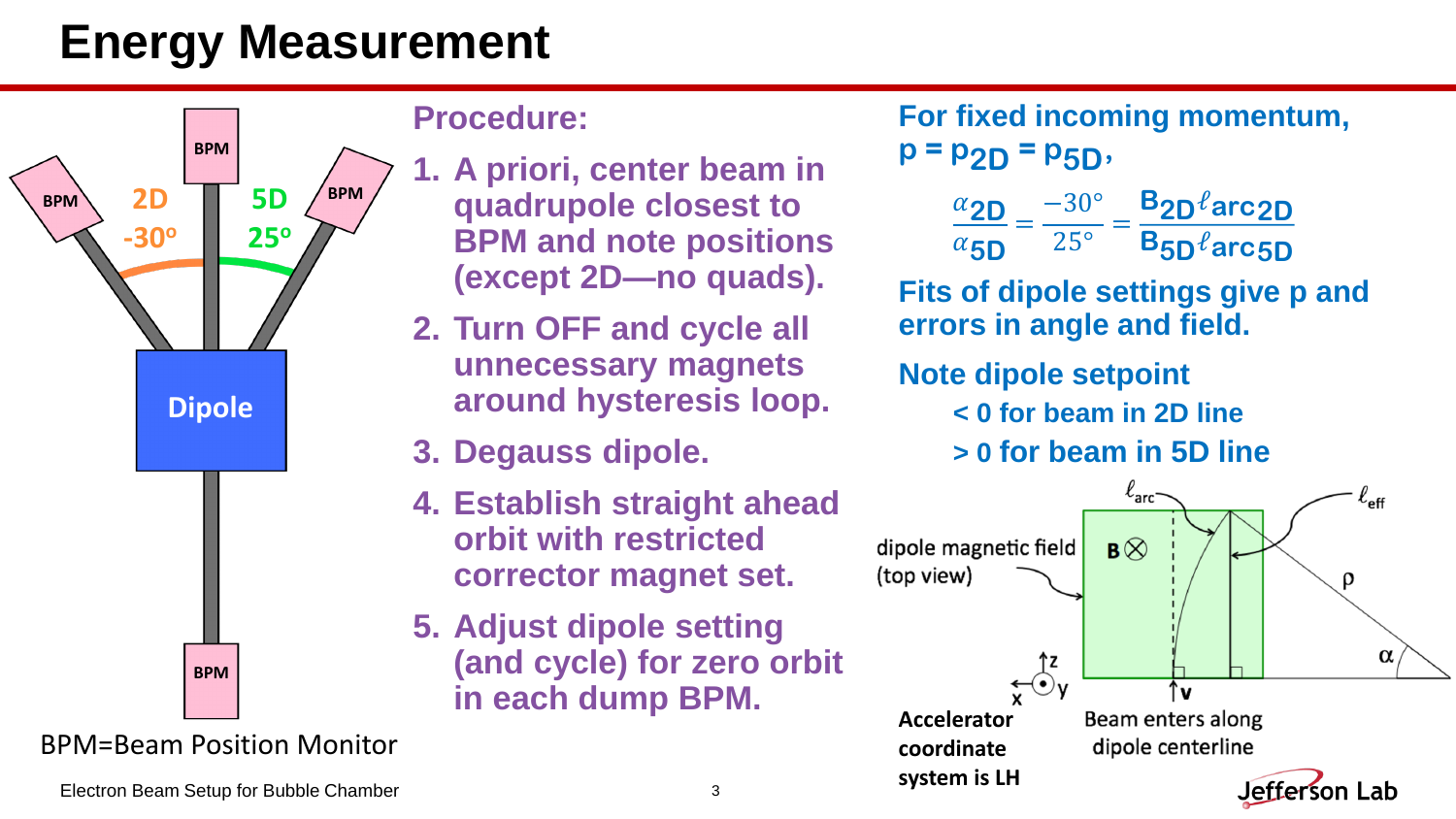#### **Measured Energies**

| <b>Design p</b><br>(MeV/c) | Design K.E.<br>(MeV) | 2D line<br>dipole<br>setting<br>(G cm) | <b>5D (Bubble)</b><br>line dipole<br>setting<br>(G cm) | <b>Measured p</b><br>(MeV/c) | <b>Measured</b><br>K.E.<br>(MeV) |
|----------------------------|----------------------|----------------------------------------|--------------------------------------------------------|------------------------------|----------------------------------|
| 5.84                       | 5.35                 | $-9937.637$                            | 8168.800                                               | 5.885                        | 5.395                            |
| 5.74                       | 5.25                 | -9865.500                              | 8099.000                                               | 5.840                        | 5.355                            |
| 5.64                       | 5.15                 | $-9632.300$                            | 7909.200                                               | 5.705                        | 5.215                            |
| 5.54                       | 5.05                 | $-9468.500$                            | 7771.400                                               | 5.605                        | 5.115                            |
| 5.44                       | 4.95                 | $-9320.700$                            | 7646.800                                               | 5.515                        | 5.030                            |
| 5.34                       | 4.85                 | $-9135.993$                            | 7490.000                                               | 5.405                        | 4.920                            |
| 5.24                       | 4.75                 | $-8957.675$                            | 7338.900                                               | 5.300                        | 4.815                            |

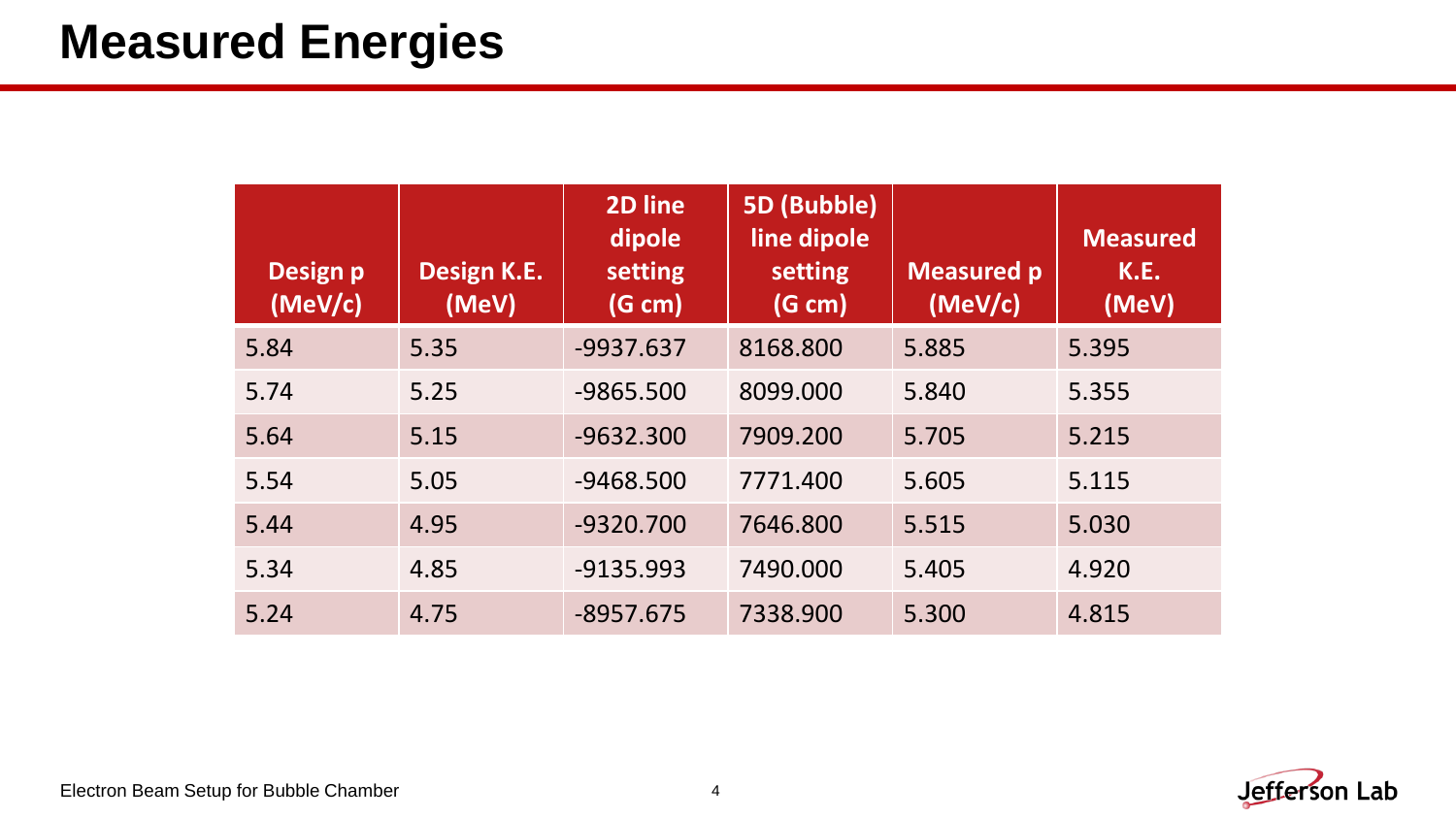### **Beam Energy Errors**

- Dipole current uncertainty is 1 mA
	- -Average dipole current for beam in 5D line 3.177 A
	- -Average dipole current for beam in 2D line -3.817 A
	- $\geq 0.03\%$  uncertainty
- Field map uncertainty is 7 G cm [1,3]
- Magnet Model (to find momentum from field map) uncertainty is about 0.1% [2,3]
- Errors in bend angle and stray fields are still under study

#### Errors Summary (so far):

| <b>Error</b>          | <b>Uncertainty</b> |  |  |
|-----------------------|--------------------|--|--|
| <b>Dipole Current</b> | 0.03%              |  |  |
| Field Map $[1,3]$     | 0.1%               |  |  |
| Magnet Model [2,3]    | 0.1%               |  |  |
| <b>Total</b>          | 0.14               |  |  |

[1] R. Sulieman, BTeam presentation, 2016 [2] J. Benesch, JLAB-TN-017, 2015 [3] J. Grames, JLAB-TN-17-001, 2017

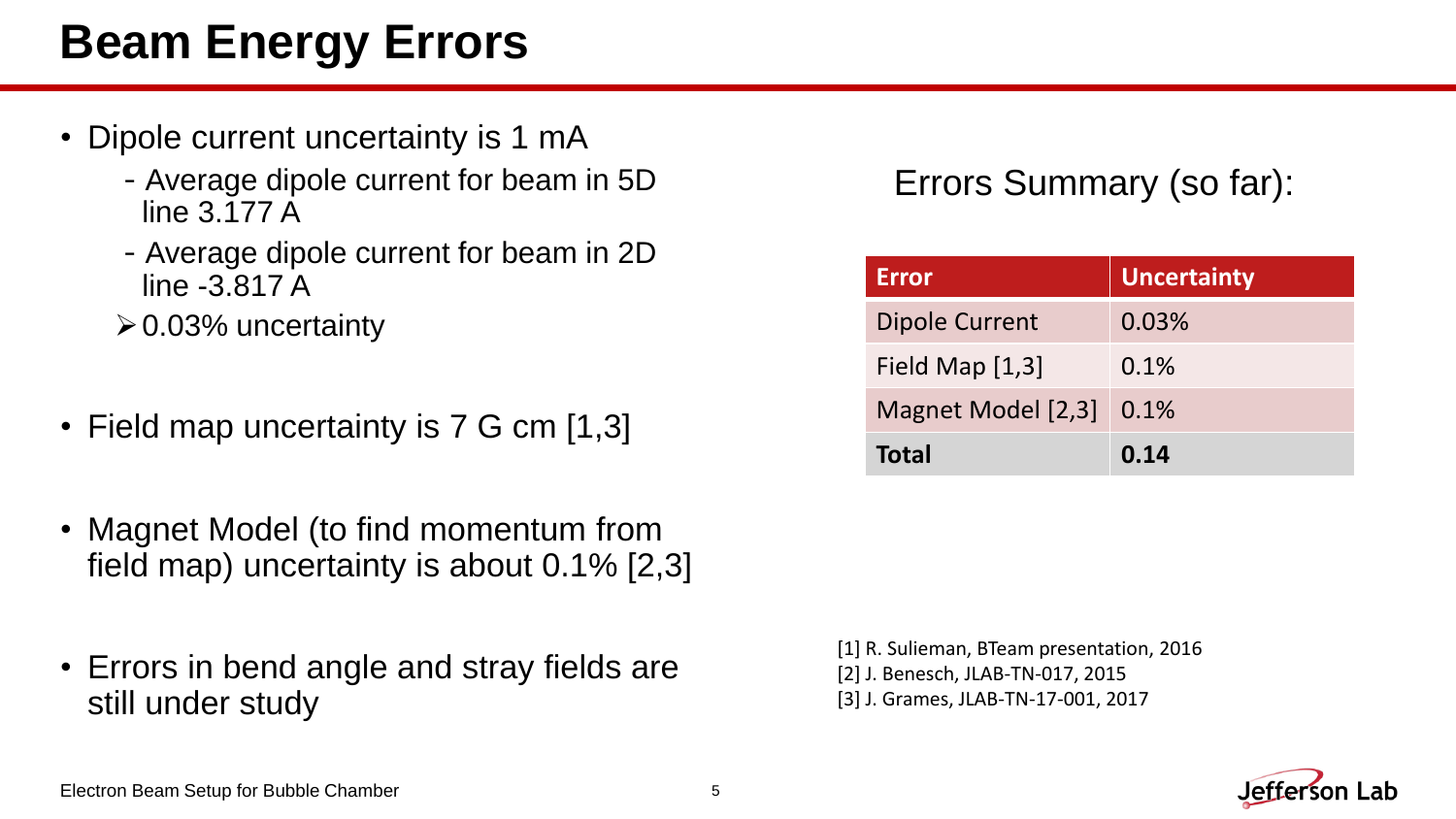### **Summary and Future Plans**

#### Efforts since 2015 Engineering Run to improve

- -dipole field characterization
- -monitoring of dipole current and field

⇒ **Successful set and measurement of energies during the 2018 Engineering Run**

#### **Minor Suggested Changes for Future Engineering Runs**

• To set and verify beam spot position on the radiator

Install retractible X-ray screen in front of the radiator

• To reliably set the beam size at the radiator Improve optics model to more accurately reflect beam dynamics affecting beam size

- To reduce variability in setting and measuring the energy
	- -Put controller for Hall probe in a shielded box and move to floor (eliminate controller resets)
	- -Reduce number of magnets used in straight ahead orbit (reduce fields)
	- -Improve ability to measure and reproduce beam orbit angles through dipole
		- fiducialize 2D and 5D harps
		- add quads to 2D line for quad centering to establish orbit reference Jefferson Lab